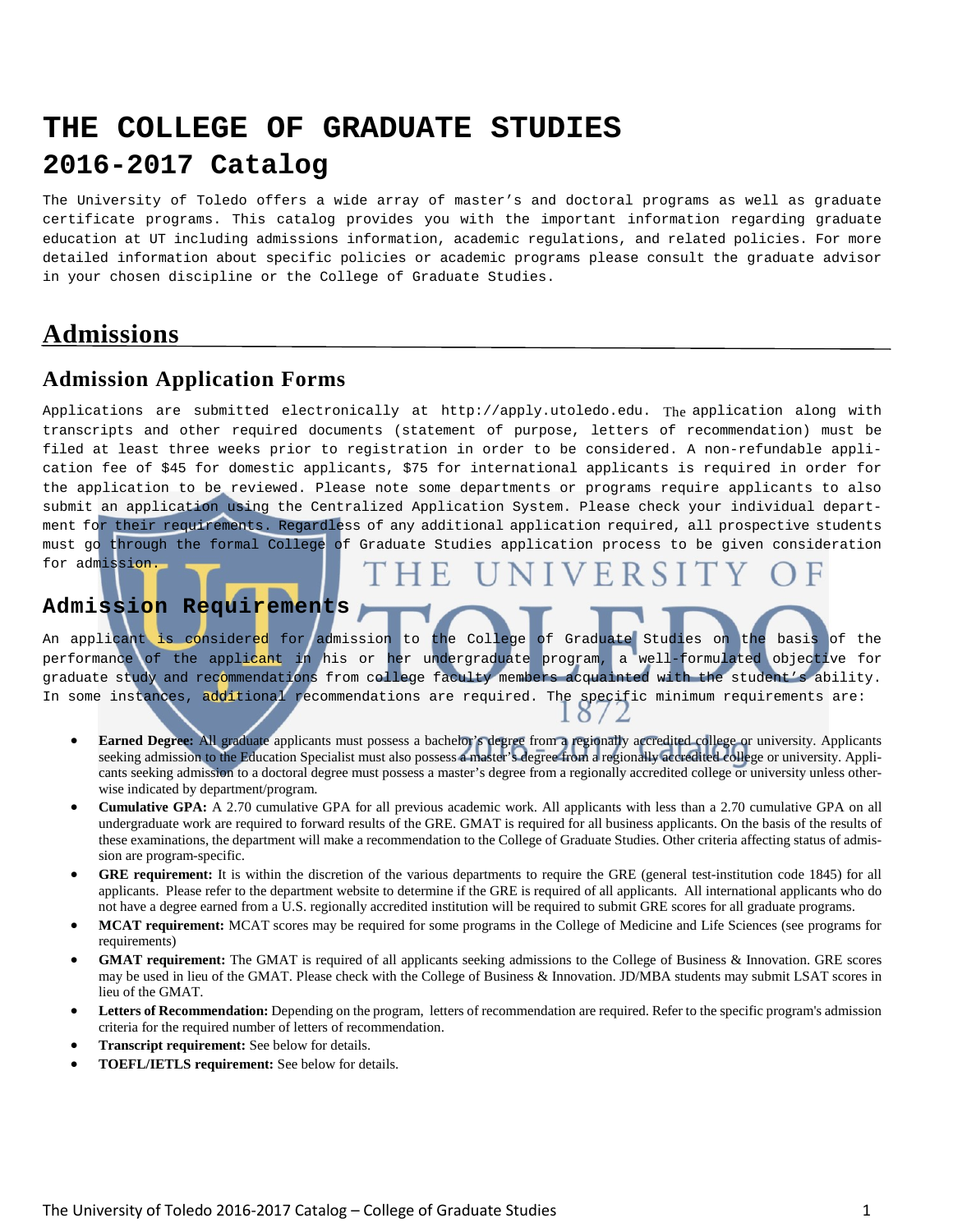#### **Transcript requirement:**

The College of Graduate Studies requires official transcripts from all universities/colleges you are currently attending or have attended.

#### **Domestic Students:**

- Official transcripts are those sent directly from the institution to the College of Graduate Studies.
- Transcripts not received directly from the institution will be considered unofficial.
- Only official transcripts will be acceptable for final admission to the program.
- You may use the attached form to request transcripts from your other institutions [http://www.utoledo.edu/graduate/files/Transcript\\_re](http://www.utoledo.edu/graduate/files/Transcript_request.pdf)[quest.pdf](http://www.utoledo.edu/graduate/files/Transcript_request.pdf)

#### **International Students:**

- Official transcripts/mark sheets are those sent directly from the institution to the College of Graduate Studies.
- Transcripts/mark sheets not received directly from the institution will be considered unofficial.
- Only official transcripts/mark sheets will be acceptable for final admission to the program.
- You must also provide official certified, or attested copies of all graduation certificates, diplomas or degree certificates needed to fulfill your admission.
- If you earned a degree from a U.S. degree granting institution, simply order a transcript to be sent to us directly from the school's Registrars' Office. We do not make photocopies of official documents.
- Documents given to the Graduate Admissions Office become the property of the College of Graduate Studies and will not be returned or forwarded.
- **IMPORTANT NOTICE ABOUT TRANSLATIONS** You must submit clear and legible photocopies of precise word-for-word English translations of all foreign language documents. English translations must be provided by the issuing institution or you may contact a translation service. Please refer t[o http://naces.org/members.htm](http://naces.org/members.htm) for a list of acceptable evaluators. All arrangements must be made by you directly with the translation service.

Official transcripts showing all credits (graduate and undergraduate) and all degrees earned must be submitted to the College of Graduate Studies from the issuing institution. Students who fail to provide official transcripts within the first semester of enrollment will not be permitted to register in subsequent semesters. **\*Note:** An official transcript is defined as one that is **received directly from the issuing** 

**institution in a sealed envelope**.

#### **TOEFL requirement:**

In addition to the requirements for regular admission, all applicants whose native language is not English must submit scores from a standardized test of English as a foreign language unless the applicant has graduated from a U.S., regionally accredited college or university or completed at least one full time academic year of study from a regionally accredited institution earning a 3.0 or greater GPA. Language instruction courses do not fulfill this requirement. Applicants must achieve a minimum score on a standardized test of their choice as indicated below:

|                     | <b>Minimum Score MC</b> |
|---------------------|-------------------------|
| <b>TOEFL PBT</b>    | 550                     |
| <b>TOEFL IBT</b>    | 80                      |
| <b>IELTS</b>        | 6.5                     |
| <b>MCAT</b>         | Varies by Department    |
| <b>GRE Minimum</b>  | Varies by Department    |
| <b>GMAT Minimum</b> | 450                     |

*Please note - Test scores for TOEFL cannot be older than 2 years from the first day of the term that the student begins their program. Test scores for GRE/GMAT cannot be older than 5 years from the first day of the term that the student begins their program. In the event test scores are considered invalid and cancelled by ETS, The University of Toledo reserves the right to require submission of new test scores. Please contact the College of Graduate Studies if you have questions regarding this.*

#### **International Applicants, Financial Responsibility**

• All international students must also demonstrate that they have adequate financial resources for their graduate education upon recommendation for admission. The College of Graduate Studies will initiate a request for documentation when appropriate.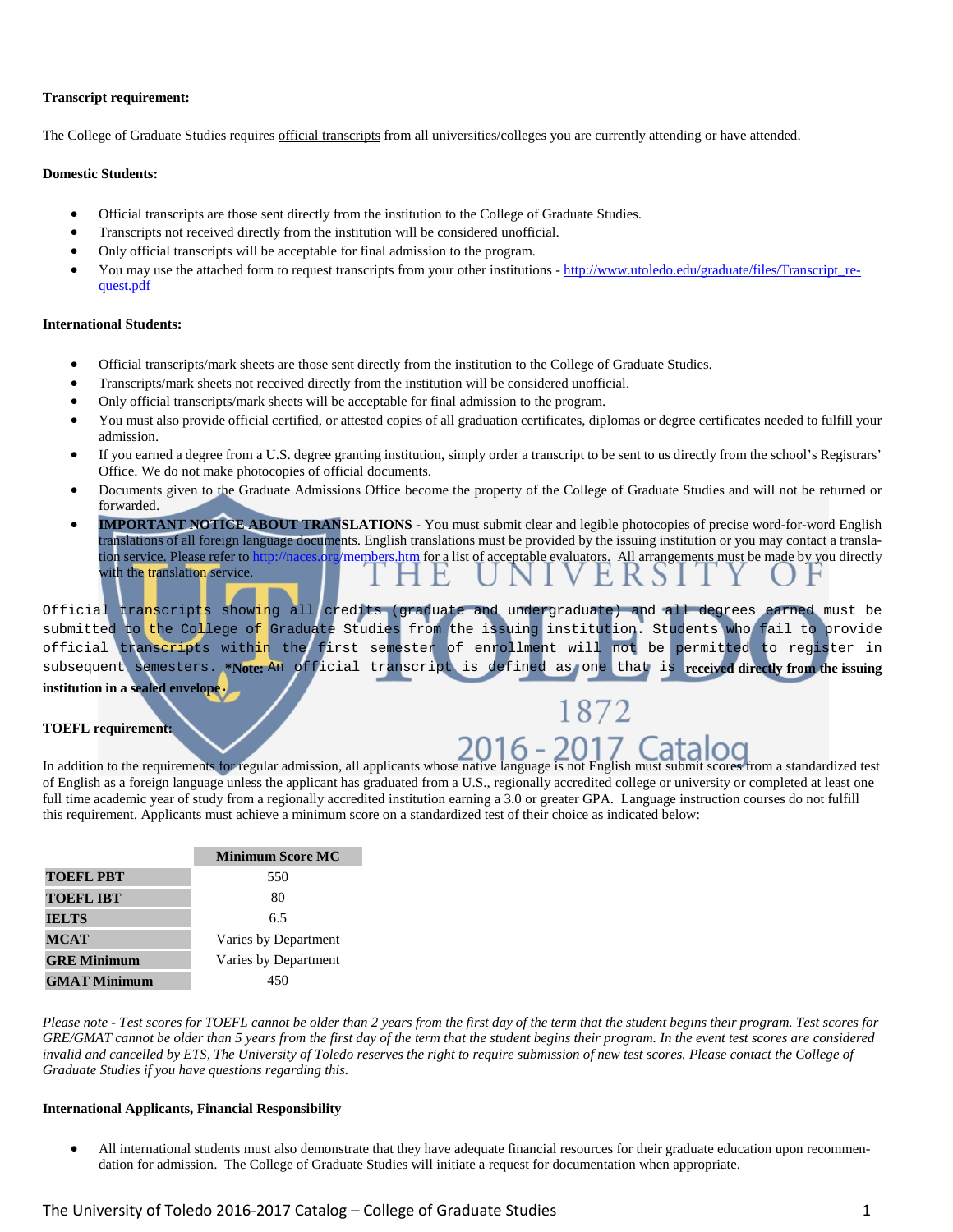#### **Financial Assistance**

Assistantships are available for students studying for advanced degrees. Students holding assistantships receive a stipend for service as assistants and a tuition fee award. Contact department chairs or designated directors of graduate programs for application procedures.

A limited number of University Fellowships are available in doctoral areas for outstanding students. Letters of recommendation including from the student's University of Toledo advisor are required in addition to the application. Fellowship recipients receive a stipend during the academic year and a scholarship for tuition and fees.

Scholarships from foundations and societies are available to students who have maintained a high undergraduate and graduate scholastic record. Such scholarships usually permit full- or part-time study. Prospective students are advised to inquire directly with departments, colleges or agencies that provide scholarships or other financial support.

#### **Classification of Students**

Students may be admitted in five categories to take graduate studies.

- 1. **Regular –** An applicant is admitted as a regular graduate student if all admission requirements have been met
- 2. **Provisional –** An applicant is admitted as a provisional student if, at the time of application, all of the requirements for admission have not been completed. All admission requirements must be completed during the first semester of attendance. An applicant is provisionally admitted when specific academic requirements for admission are not fully met. In order to obtain regular admission status, the student is required to fulfill the conditions required by the admitting department/program.
- 3. **Graduate Non-Degree –** Applicants interested in taking graduate courses for personal enrichment, professional development, certification, or who wish to explore graduate study pr<mark>io</mark>r to deciding on a degree program, may enroll under Graduate Non-Degree status. This status is not an admission to a College of Graduate Studies degree program. However, if subsequently accepted to a degree program, a student may, upon approval of the College of Graduate Studies, have successfully completed semester hours counted toward a degree. Since this status is not available in all academic areas, applicants should inquire with the College of Graduate Studies, the appropriate department or college before submitting an application. Students registering as graduate non-degree are not eligible for federal financial aid. Graduate non-degree status does not guarantee admission to a degree seeking program. 2016 - 2017 Catalog
- 5. **Guest –** A student enrolled in a graduate program at an accredited institution other than The University of Toledo may be admitted as a graduate guest student. A transcript of work completed at The University of Toledo will be sent to the student's home institution for the semester enrolled. This status is granted on a semester basis and is contingent upon approval of the institution in which the student is pursuing a degree.

#### **Concurrent Enrollment Program**

The University of Toledo and Bowling Green State University jointly sponsor this program, which allows graduate students at one institution to enroll and receive credit for classes offered at the other institution. The concurrent program provides graduate students the unique opportunity to enhance their academic experience by taking advantage of resources provided by the two institutions. Credit and grades earned count as resident credit at the home institution.

Students at these institutions must be admitted under the concurrent student status, and the approval of the graduate dean of the student's home institution is required before a student receives credit and a grade for the class in which he/she has enrolled. In addition, graduate students from The University of Toledo who enroll at Bowling Green State University are required to complete a minimum of 51 percent of their courses in their degree programs on campuses of The University of Toledo. Part-time graduate students pay the instructional, general, and if applicable, the nonresident fees at the host institution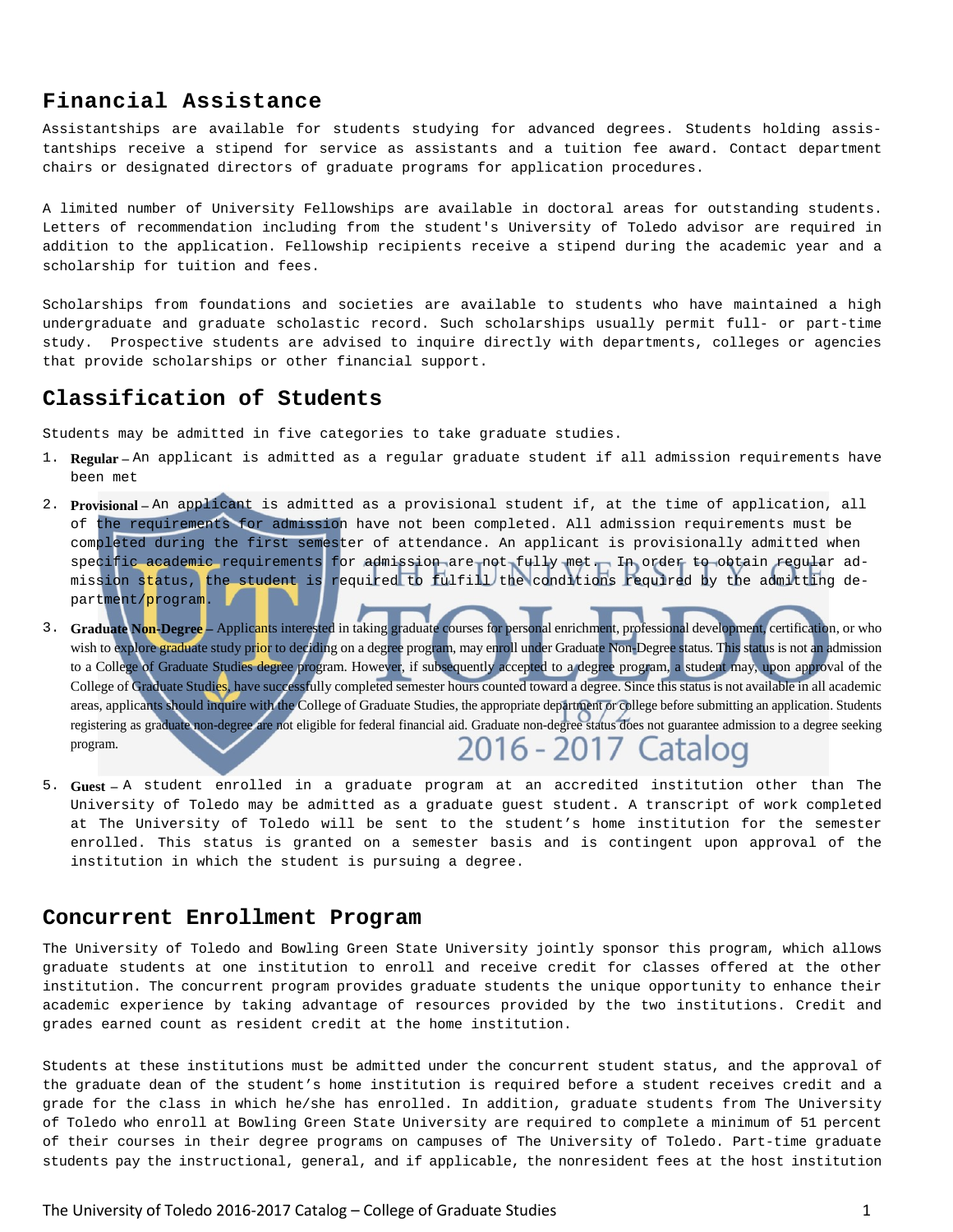on a per-hour basis. Full-time graduate students who have paid full-time instructional, general and nonresident fees at their home institution, or who are graduate assistants or teaching fellows at their home university, generally will not have additional charges associated with their concurrent registration; however special service fees and facilities fees apply.

#### **Letter of Admission**

A letter of admission will be mailed to the student upon the recommendation of the admitting department and final approval of the College of Graduate Studies. Only the College of Graduate Studies is authorized to provide admission into graduate programs.

# **Academic Regulations**

#### **Responsibilities of Graduate Students**

Graduate students are expected to become familiar with the academic regulations of the University and the specific requirements of their graduate program. The student is solely responsible for complying with all regulations of the University, the College of Graduate Studies and the department/program of instruction, and for meeting all requirements for the degree. The student should consult with their advisor on a regular basis to ensure that they remain on track within the degree program or in the event that there are any questions concerning the requirements for the degree.

## **Academic Standards**

#### THE UNIVERSITY O F

A minimum cumulative GPA of 3.0 (four-point grading system) in graduate coursework is required for graduation. Graduate students whose cumulative GPA falls below 3.0 during any semester will be placed on academic probation. Depending on the program, a full-time student on academic probation will have one or at most two semesters (excluding summers) to meet the cumulative GPA standard. A student failing to meet the standard will be subject to dismissal. A part-time student on academic probation will be required to meet the GPA standard after 12 additional credit hours of graduate coursework. A grade of C is the minimum passing grade for graduate courses. Therefore, any graduate course in which a grade below "C" or grade of "U" was earned will not be used to fulfill graduation requirements. Grades of below "C" will continue to be counted in calculating the cumulative grade point average. Individual programs may offer a specific number of credit hours with earned grades of C or below to be repeated one time. Colleges are permitted to establish individual program course retake standards. However, such standards shall not exceed two courses up to a maximum of 12 credit hours. Both the original and repeated grades will appear on the transcript and be calculated into the cumulative GPA. Colleges/departments/degree programs may enact additional coursework grade requirements beyond the minimum standard established here by the Graduate Faculty. Graduate students shall be responsible to consult with the appropriate graduate degree program director for the applicable standards.

Grades of A, A-, B+, B, B-, C+, C, C-, D+, D, D-, F, S, U, WP, or WF may be awarded depending on College/program/departmental policies. A limited number of graduate courses earn grades of S (Satisfactory) or U (Unsatisfactory) upon completion. A grade of S will be allowed for credit toward graduation but is not computed in the grade point average. A grade of U earns no credit and the course must be repeated to earn graduate credit but is not computed in the grade point average. The grade of PR may be awarded to indicate work in progress and courses with this grade will not be included in the GPA calculation. The assignment of this grade is highly discouraged unless extenuating circumstances exist. The grade of IN is assigned only under extraordinary circumstances when unexpected events prevent a student from completing the requirements of the course within the term of enrollment. The student must complete the required work before the end of the following semester (excluding summers) in which the IN grade was received; otherwise the grade will be converted to the grade of F by the Office of the Registrar. The student may initiate a request for an additional semester to complete the work for the grade (excluding summers). The extension is granted upon the approval of the faculty member and the associate dean of the college offering the course. Once the IN grade has been converted to F, the student must re-register and take the course again. The grade of IN will not be included in the GPA calculation. It is recommended that faculty set specific benchmarks for completion of the course or material each term, and regularly assign S, U or IN grades as appropriate instead of awarding a PR. Students may not graduate with a grade of U, IN, or PR on their Plan of Study. Students may not graduate with a grade of IN or PR on their transcript. A grade of WP (withdrawal passing) or WF (withdrawal failing), according to the status of the student at the time of withdrawal, will be assigned to students who withdraw after the university established withdrawal period at the discretion of the instructor. The grade of WP will not be included in the GPA calculation. A grade of WF indicates that a student's work is unsatisfactory (grade of less than C), and will be included in the GPA calculation as a grade of F. Students may repeat courses with grades WF or U subject to the maximum credit hour repeat limitation.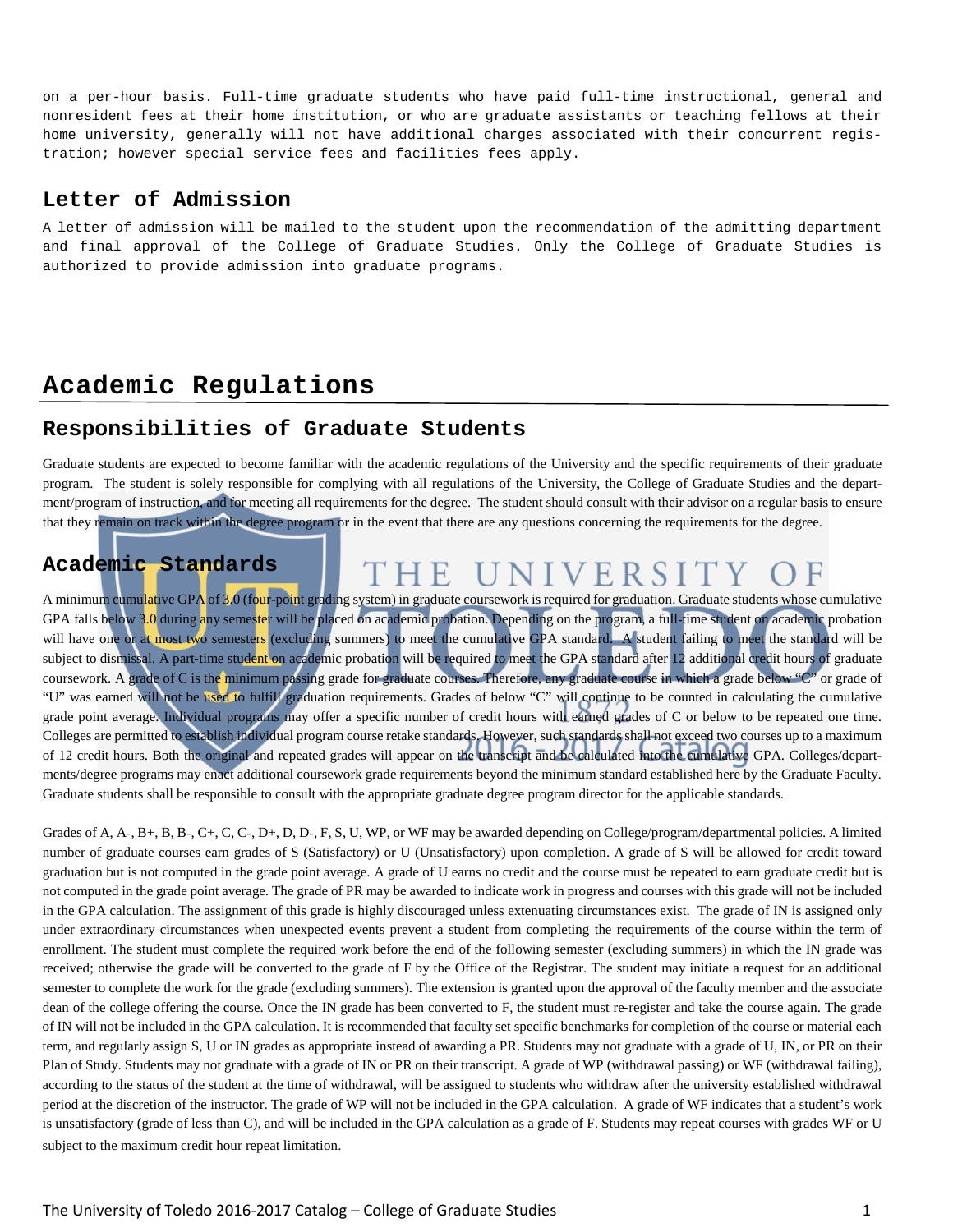# **Academic Fresh Start**

A student who meets all of the criteria described below may petition the Dean of the College of Graduate Studies to remove from his/her graduate cumulative grade point average all those grades earned under the student's prior enrollment at The University of Toledo. The petition must first be approved through the appropriate academic college channels prior to submission to the College of Graduate Studies.

- Degree seeking graduate student.
- Had previous enrollment at The University of Toledo.
- Not enrolled at The University of Toledo for at least two years prior to current enrollment.
- Under exceptional circumstances a student may apply to the College of Graduate Studies for a waiver of the two-year rule.
- Maintain a current graduate grade point average of 3.0 or better for the first semester of re-enrollment if full-time or the first 12 credits of reenrollment if part-time (not to exceed three semesters)

If the student's petition is granted, the following will apply:

- This policy only applies to the student's graduate grade point average. There is no impact on a student's earned hours.
- All University of Toledo grades will remain on the student's official, permanent academic record (transcript); this process will affect the cumulative graduate grade point average only. It will not remove evidence/documentation of the student's overall academic history at the university.
- No grades/credits from the student's prior graduate enrollment at the university may be counted toward the subsequent degree program requirements. Degree requirements may only be met by courses included in the calculation of the student's cumulative graduate grade point average at The University of Toledo. Thus, the student who successfully petitions for cumulative graduate grade point average recalculation under this policy automatically forfeits the right to use any of the excluded course work toward the current degree requirements.
- Credit earned from other institutions during the two‐year period will not be accepted for transfer credit.

A student may exercise this graduate academic fresh start option only once, regardless of the number of times the student enters/attends a graduate degree program at The University of Toledo. F VERSIT

*The Academic Fresh Start option applies only to students re-enrolled in the summer 2011 term or beyond. Students re-enrolled prior to summer 2011 are not eligible.*

# **Courses for Graduate Study**

Credit toward a graduate degree is given for completion of courses designed for graduate students (5000-8000 level). University course numbers follow this system at the graduate level:

2016 - 2017 Catalog

5000-5990 Master's level 6000-6990 Advanced master's level 7000-7990 Doctoral level 8000-8990 Advanced doctoral level

#### **Advising**

The College of Graduate Studies at The University of Toledo places a high priority on a program of faculty advising for students. After a student has been accepted for graduate study by the Graduate College, a program contact is appointed. The student should address questions concerning the program to the faculty member and seek advice prior to registration.

#### **Plan of Study**

By the end of the first semester, but no later than the completion of 12 credit hours, graduate students must submit to the College of Graduate Studies a Plan of Study approved and signed by the student, graduate advisor, department chair or program director, and the associate dean of the college (or designee). The Plan of Study is a listing of courses and other requirements that a student must complete to fulfill the minimum requirements of the graduate degree program. The College of Graduate Studies checks the student's record against the Plan of Study to verify eligibility for graduation.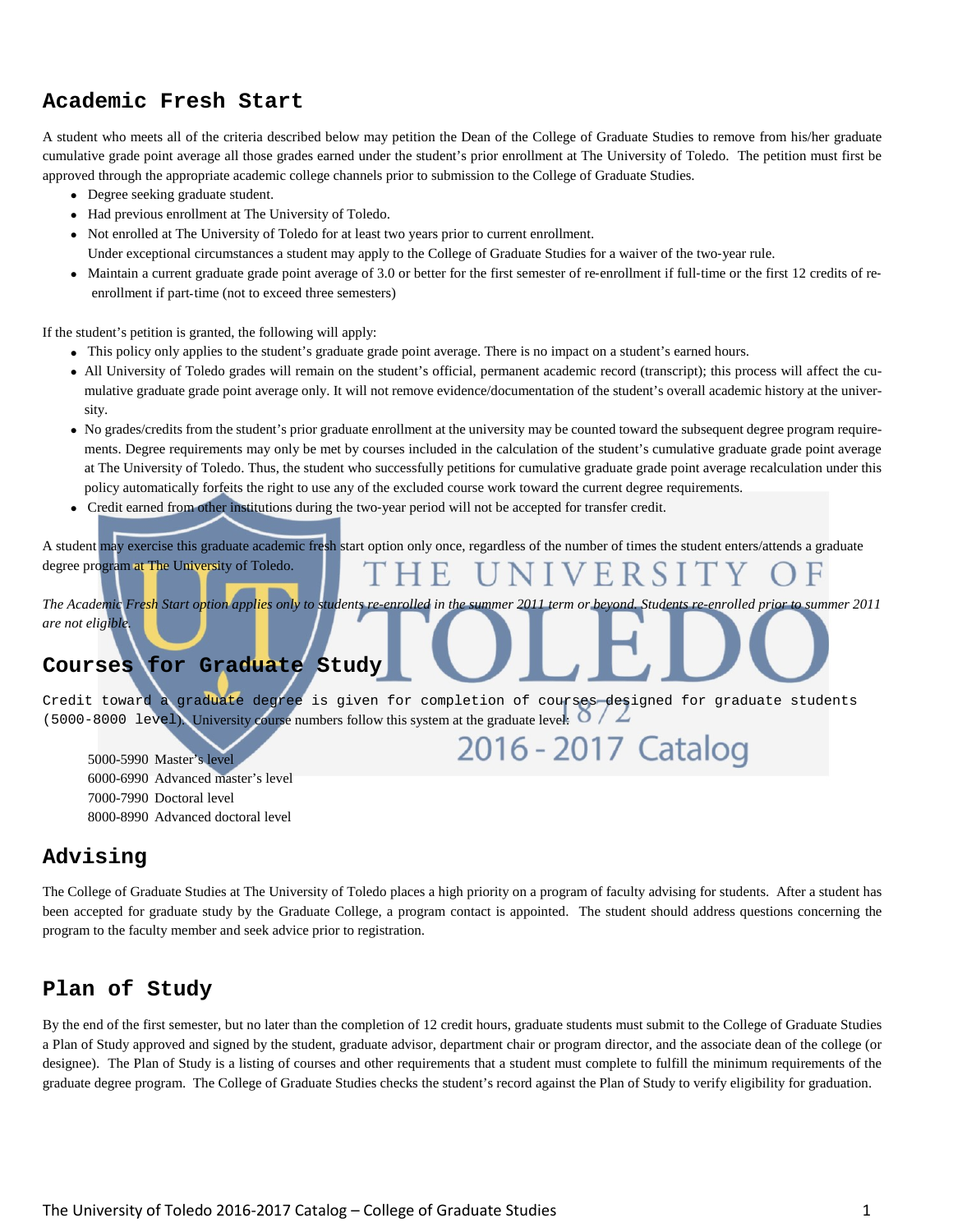# **Graduate Research ADvisory Committee Approval & Assurances (GRAD) Form**

Students must complete the GRAD form and receive the required approvals prior to beginning any research for a project, thesis, or dissertation involving humans, animals, radiation, or biohazardous substances. Federal regulations do not allow retroactive approval. Completion of the GRAD form indicates that a student's committee has approved both a topic and an approach for the research, and is aware of federal requirements for institutional review of research methods. Policy information and required applications referenced on the GRAD form are available on the Research & Sponsored Programs website.

This form normally should be completed at the time the student determines the nature of the research project. However, in all cases the student must have submitted the form demonstrating compliance before engaging in related research. Failure to obtain the proper approvals could prevent or significantly delay the awarding of the degree. Compliance with federal and state regulations is essential to assure continued funding of the University research programs and, therefore, requires cooperation of all University researchers.

If a student works on a project that is supported by a research grant or contract between the University and an external entity or entities, the student must comply with all terms of the grant or contract. Contractual agreements in support of research or other sponsored activities are legally binding on the University, including the administration, faculty and students engaged in the sponsored projects.

## **Acceptance of Thesis or Dissertation for Defense**

All graduate students engaged in thesis or dissertation research who are required to present/defend their work are required to submit a completed Acceptance of Thesis or Dissertation for Defense form no later than 15 days prior to their scheduled defense date. This form is designed to accompany the Intellectual Protection and Patent Sign-off form to prevent the public disclosure of proprietary information during a defense, as well as to permit the posting of the defense announcement on the Graduate College website. This form is to be submitted with the Intellectual Protection and Patent Sign-off form. H E K S

# **Intellectual Protection and Patent Sign-off**

All graduate students engaged in thesis or dissertation research are required to submit a completed Intellectual Property and Patent Sign-Off form. This form is designed to protect both the student's and the University's legal rights in any invention resulting from the student's research efforts. If potential intellectual property is identified, this form allows for the publication delay of the dissertation or thesis to provide time to file the necessary legal papers, but it will not interfere with the student's graduation schedule. All requests for a delay will be granted in increments of one year, and are renewable with the submission of a new Intellectual Protection form no later than thirty (30) days prior to the expiration of the delay, for a maximum of four (4) times. This form should be submitted with the Acceptance of Thesis or Dissertation for Defense form no later than 15 days prior to the scheduled defense date. If there is no defense, the form must be submitted by the last day of classes, which is the also the deadline for uploading to OhioLINK.

#### **Approval of Project/Thesis/Dissertation Forms**

This form is required of all students completing a project, thesis, or dissertation requirement. It must be submitted in paper copy with all original signatures by the last day of the term in which the degree will be awarded. No exceptions, waivers, or extensions to this deadline will be granted.

#### **Minimum Enrollment**

Graduate students who have completed their course work and are working on their project, thesis or dissertation, and/or using University facilities and services (i.e., the library, health services, computer services, laboratories, consulting with faculty, apply for graduation, etc.) must register for a minimum of one graduate credit hour each semester, excluding summer terms. However, students who apply for graduation during the summer term also must be registered for a minimum of one graduate credit hour. Access to certain other facilities and services, such as the Student Recreation Center and parking, will require additional user fees. Students who are not enrolled during any time over one calendar year (three consecutive semesters, including summer) will be considered to have stopped their graduate programs and will be required to apply for readmission in order to complete their programs.

The University of Toledo 2016-2017 Catalog – College of Graduate Studies 1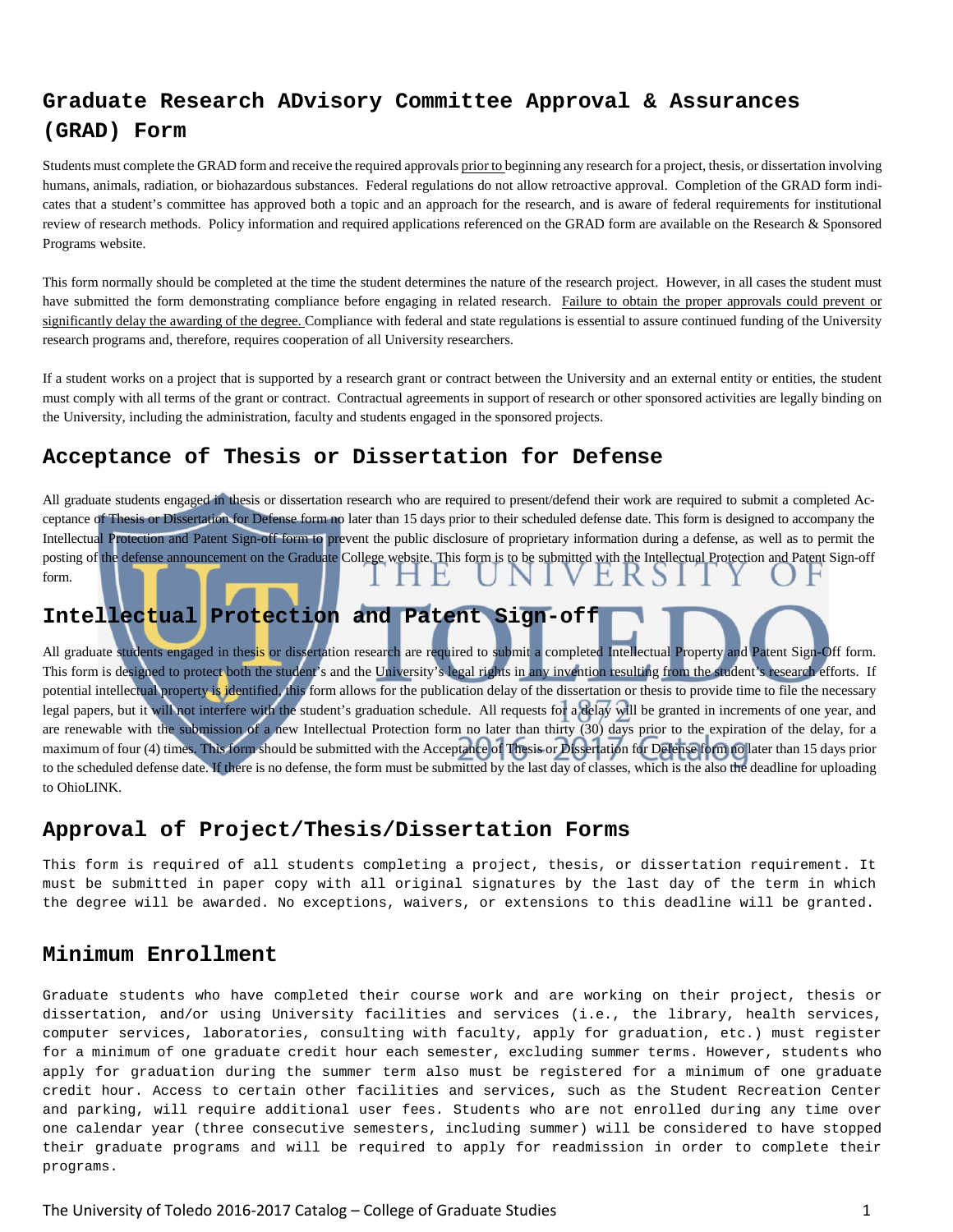# **Transfer of Credits**

Application for transfer of credit must be made to the student's advisor. The department/college will communicate its recommendation to the Graduate College by completing this form. The form with all approval signatures should be returned to the respective College of Graduate Studies Office for review and final approval. Please use one form for each institution transfer credit is requested. An official transcript from the accredited institution must be attached to this form. Transfer credit will not be processed from a copy. If the official transcript has already been sent, please attach a note indicating that it was sent previously. The Transfer Credit policy is available on the Graduate College website; http://www.utoledo.edu/graduate/currentstudents/references/transfercredit.html.

Please note the following:

- All graduate credits requested for transfer must carry a grade of A, A-, B+, or B. Credit for an S grade may be transferred only if the granting institution verifies, in writing, that the S translates into a grade of B or higher. Research hours earned at another university are not transferable towards research hours for a project, thesis, or dissertation.
- Credit applied towards the master's degree and education specialist degree must have been earned within the period of six years immediately preceding the time the degree is awarded, credit applied for the doctoral degree must have been earned within seven years immediately preceding the time the degree is awarded (combined M.D./Ph.D. program limit is ten years).
- Credits earned at another University as part of a completed degree are not transferable.

For complete transfer credit policy at the graduate level, see Policy Number 3364-77-06 http://www.utoledo.edu/policies/.

#### **Foreign Language Requirement**

The student is required to meet the foreign language requirement of the specific department or college. The "Instructions and Application for the Foreign Language Exam" are available on the College of Graduate Studies' website.

#### THE UNIVERSITY O  $\mathbb{F}$ **Master's Thesis**

Certain departments specify the submission of a thesis as a requirement for the master's degree. If a thesis is required, the student must meet with the advisor to determine the appropriate paperwork and establish a timeline to meet all requirements of the academic department, academic college, and College of Graduate Studies. Students are required to submit their document electronically by uploading to OhioLINK and to publish their document with ProQuest by selecting the transfer paper option in OhioLINK. Procedures for proper submission of a thesis are available on the College of Graduate Studies' website. The [Manual for the Formatting of Graduate Dissertations and Theses](http://www.utoledo.edu/graduate/files/Formatting_Manual_12a.pdf) authorized by the Graduate Council is available on the site which details the requirements for preparing your document.

#### **Thesis Committee**

A master's thesis committee must consist of a minimum of three members, all of whom must be members of the graduate faculty. An expert from outside the University also may serve as one of the three thesis committee members upon recommendation of the committee chair and approval by the department chair and the graduate dean. Full membership on the graduate faculty is a prerequisite to chairing a master's thesis committee.

# **Application for Admission to Candidacy for the Doctoral Degree**

Students typically apply for admission to candidacy following the completion of coursework and any required qualifying examinations. At the time a student applies for admission to candidacy, the following requirements must be fulfilled: a GPA of 3.0 on a 12-point system for all courses completed and satisfactory completion of the examination requirements of the specific college or department. The Admission to Candidacy form is available on the College of Graduate Studies' website. It is the student's responsibility to initiate the application. A student who fails to qualify for candidacy at the required time will not be permitted to continue.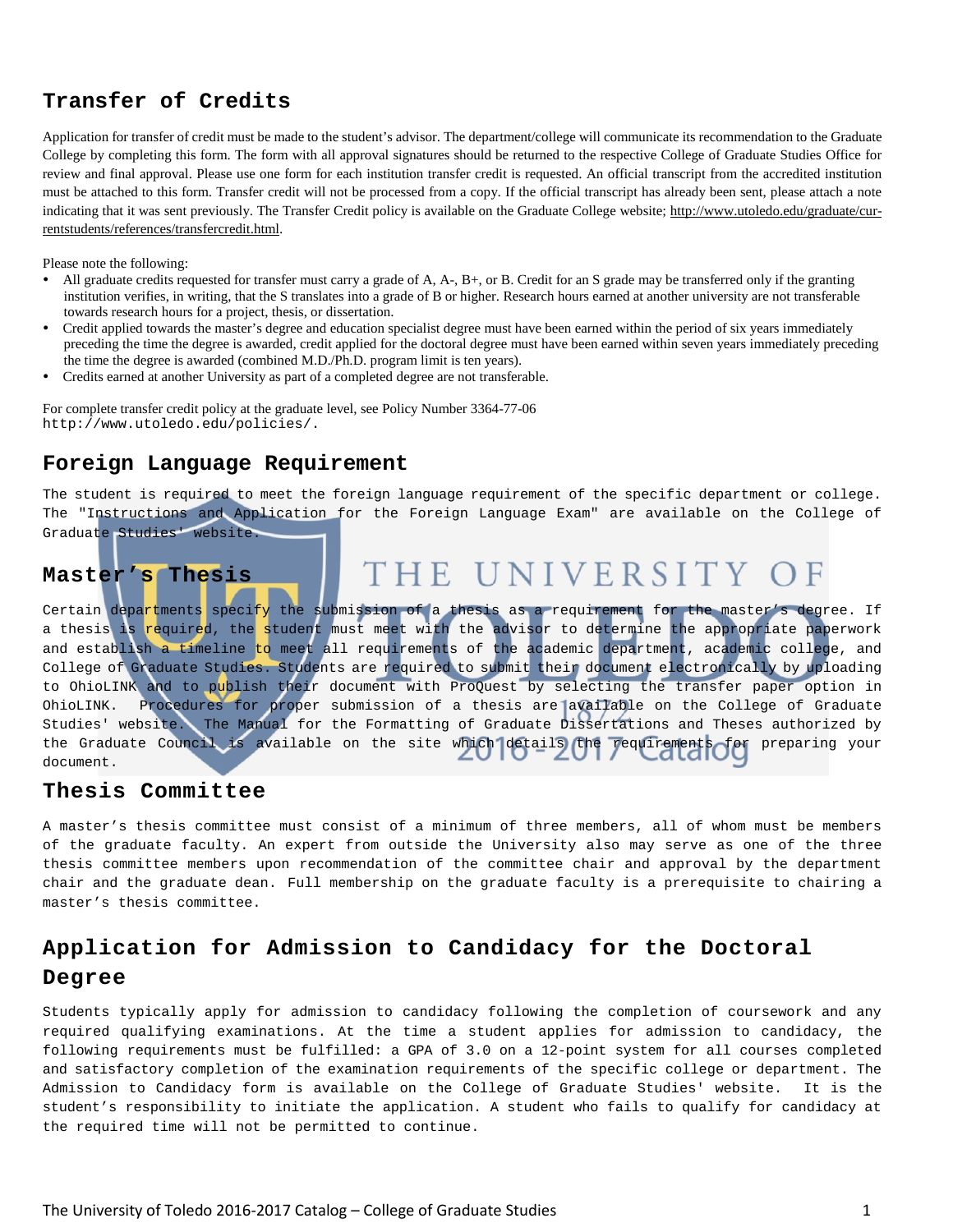### **Doctoral Dissertation**

All departments require a dissertation in partial fulfillment of the doctoral degree. The dissertation should constitute an original work of a scholarly nature. The student must meet with the advisor to determine the appropriate paperwork and establish a timeline to meet all requirements of the academic department, academic college, and College of Graduate Studies. Students are required to submit their dissertation electronically by uploading to OhioLINK and to publish their document with ProQuest by selecting the transfer paper option in OhioLINK. Procedures for proper submission of a dissertation are available on the College of Graduate Studies' website. The Manual for the Formatting of Graduate Dissertations and Theses authorized by the Graduate Council is available on the site which details the requirements for preparing your document.

# **Dissertation Committee**

Full membership on the graduate faculty is a prerequisite to chairing a doctoral dissertation committee. A doctoral dissertation committee must consist of a minimum of four members. One of the four members must be an external committee member whose primary appointment is outside the candidate's program or department, or may be outside the University. The external member must be familiar with the standards of doctoral research in the field of the dissertation and should be in a field related to the student's dissertation topic. Those committee members who are tenured or tenure-track UT faculty must be members of UT's graduate faculty. An expert from outside the University may serve on the doctoral dissertation committee upon the recommendation of the committee chair, and approval by the department chair and the graduate dean. The request, along with the Graduate Faculty Membership Application and reader's curriculum vita, must be submitted to the College of Graduate Studies for approval prior to committee appointment.

The composition of the doctoral dissertation committee is recommended by the chair of the committee in consultation with the student; it requires concurrence by the relevant department/program director, the dean (or designate) of the academic division, and approval by the dean of the College of Graduate Studies. F. VERS

# **Graduation Procedures**

Students must apply for graduation by the posted deadline for the term. Graduation information is available on the College of Graduate Studies' website. It is the responsibility of the student to meet all requirements for graduation. To ensure graduation proceeds as planned, it is important for students to meet with their advisor early in the semester of intended graduation. Graduate students completing all degree requirements will receive the official diploma approximately six to eight weeks after the commencement ceremony. Students who fail to graduate in the semester for which they have applied must submit a new application for a future term.

The University graduation exercises are conducted to honor those who have earned their degrees. The graduate is encouraged to attend the commencement exercises. Candidates shall wear academic dress with appropriate hoods. Arrangements for academic dress must be made through the University Bookstore well in advance of commencement. The student should contact the University Bookstore early in the semester of graduation. Participation in the commencement ceremony is not a guarantee of graduation.

## **Residence Requirements for the Ph.D. and Ed.D. Degrees**

The College of Graduate Studies has established an academic residency requirement in order to provide doctoral students with the opportunity to engage in intensive, concentrated study over an extended period of time in association with faculty members and other students in an atmosphere conducive to a high level of intellectual and scholarly activity.

The purpose of a residency requirement is to encourage doctoral students to experience contact with the academic community: colleagues, libraries, laboratories, ongoing programs of research and inquiry, and the intellectual environment that characterizes a university. Such experience is generally as important as formal classwork in the process of intellectual development. Although the residency requirement is, by necessity, given in terms of full or part-time enrollment, the intent of the requirement is to ensure that the student becomes fully engaged in an essential part of scholarly life.

Doctoral students satisfy the doctoral residency requirement by completing a total of 18 hours of coursework taken over 3 consecutive semesters. Enrollment in a summer term is not required to maintain continuity, but credits earned during summer terms could count toward the 18 hours required for residency. Each graduate program may exclude certain courses and credit hours from meeting the residency requirement.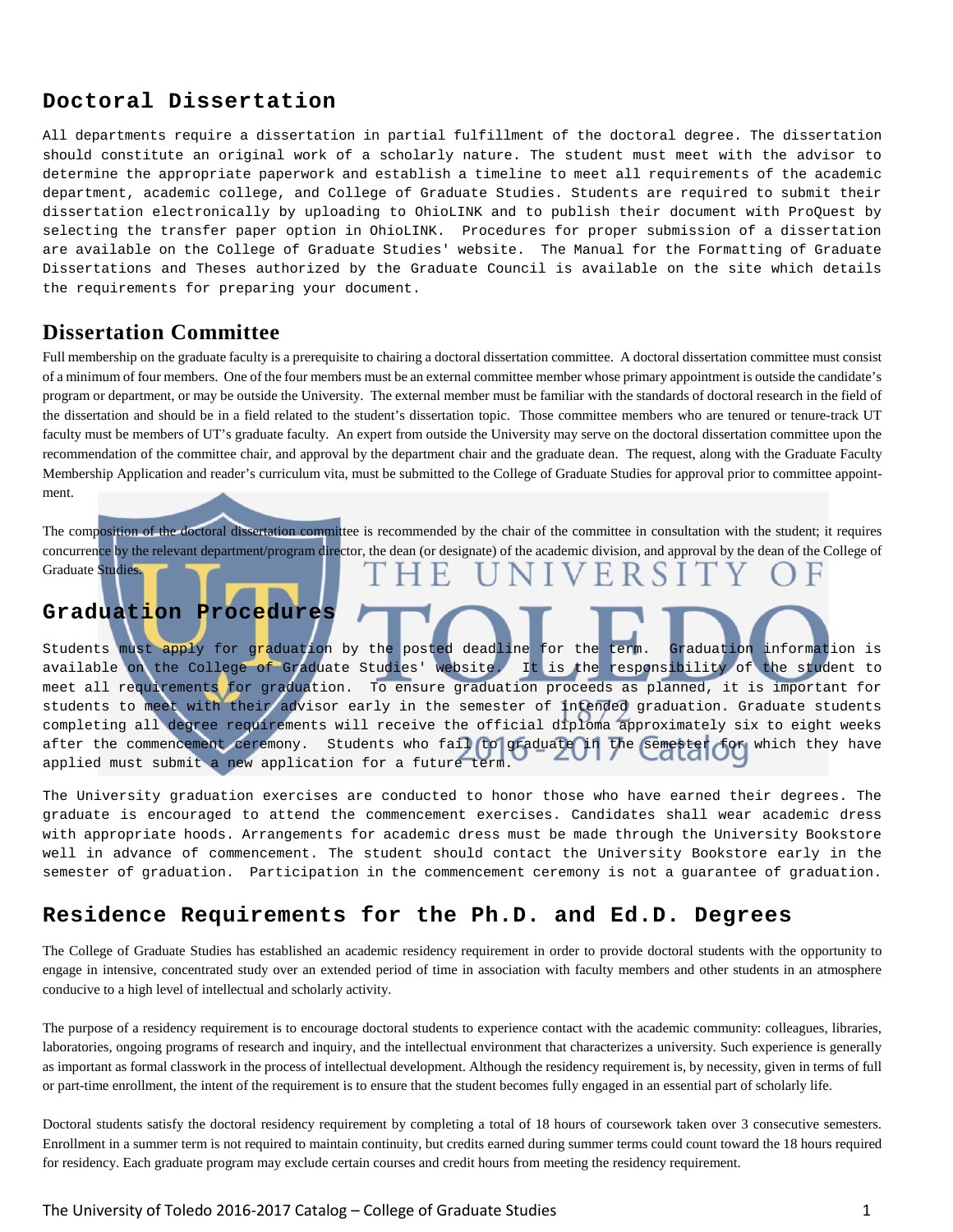Any exceptions to the residency requirement must be requested in writing. For students who have been determined by their academic college to need an exception to this requirement, the request must be attached to a Plan of Study and include information detailing how a student will interact with faculty and other students, read widely within and beyond the major field, and contemplate scholarly issues as they relate to professional practice.

#### **Time Limitations for Degrees**

Credit applied toward the master's and education specialist degree must have been earned within the period of six years immediately preceding the time the degree is awarded. Credit applied for the doctoral degree must have been earned within seven years immediately preceding the time the degree is awarded (combined M.D./Ph.D. program limit is ten years). Certificate programs must be completed within four years.

An extension of the time limit for the degree may be requested by a student by written petition to the College of Graduate Studies. Although exceptions may be warranted, students who exceed the norm shall be required to justify in writing their request for an extension. Additional information is located in the Graduate Student Handbook and forms are available on the College of Graduate Studies' website.

#### **Graduate Student Enrollment Status Policy Statement**

#### **Policy Number: 3364-77-05 [http://www.utoledo.edu/policies/](http://www.utoledo.edu/policies/index.html)**

The university recognizes the role of enrollment status in support of satisfactory academic progress towards degree completion. A student's enrollment status is determined by the number of class hours the student is enrolled in credit bearing courses during a semester or during an entire summer term. The definitions are as follows: A full-time graduate student is enrolled for a minimum of 9 or more semester hours in credit bearing courses. A full-time student who elects to enroll in more than 18 credit hours in fall or spring (combined total of more than 15 semester credit hours in summer) is considered to be on academic overload. A part-time graduate student is enrolled for fewer than 9 semester hours in credit bearing courses. Audit means a student is enrolled in credit bearing courses but elects not to receive credit. A student enrolled in a full-time and transcripted internship placement will be considered a full-time student for purposes of reporting to the National Clearinghouse if the time commitment required for the internship equates to the time commitment of a graduate student enrolled in 9 semester hours. This policy applies to all graduate students. Each college may establish additional credit hour requirements based upon degree program requirements, graduate assistantship appointments, or other considerations deemed necessary to the program or college. *Please visit the University Policy Website to view the complete policy. For additional details regarding enrollment status, please visit the Registrar's Office Website:* 

*https://www.utoledo.edu/offices/registrar/student\_records/enrollment\_status.html*

#### **Graduate Student Academic Dishonesty Policy Statement**

#### **Policy Number: 3364-77-01 [http://www.utoledo.edu/policies/](http://www.utoledo.edu/policies/index.html)**

Academic dishonesty will not be tolerated. Among the aims of education are the acquisition of knowledge and development of the skills necessary for success as an educator or in another profession. Activities inconsistent with these aims will not be permitted. Graduate students are responsible for knowing what constitutes academic dishonesty; if students are uncertain, for example about what constitutes plagiarism or cheating, they should seek the instructor's advice. The purpose of the policy is to outline the procedures that allow graduate students to appeal an adverse decision by their college in an instance of academic dishonesty. *Please visit the University Policy Website to view the complete policy.*

#### **Graduate Student Academic Grievance Policy Statement**